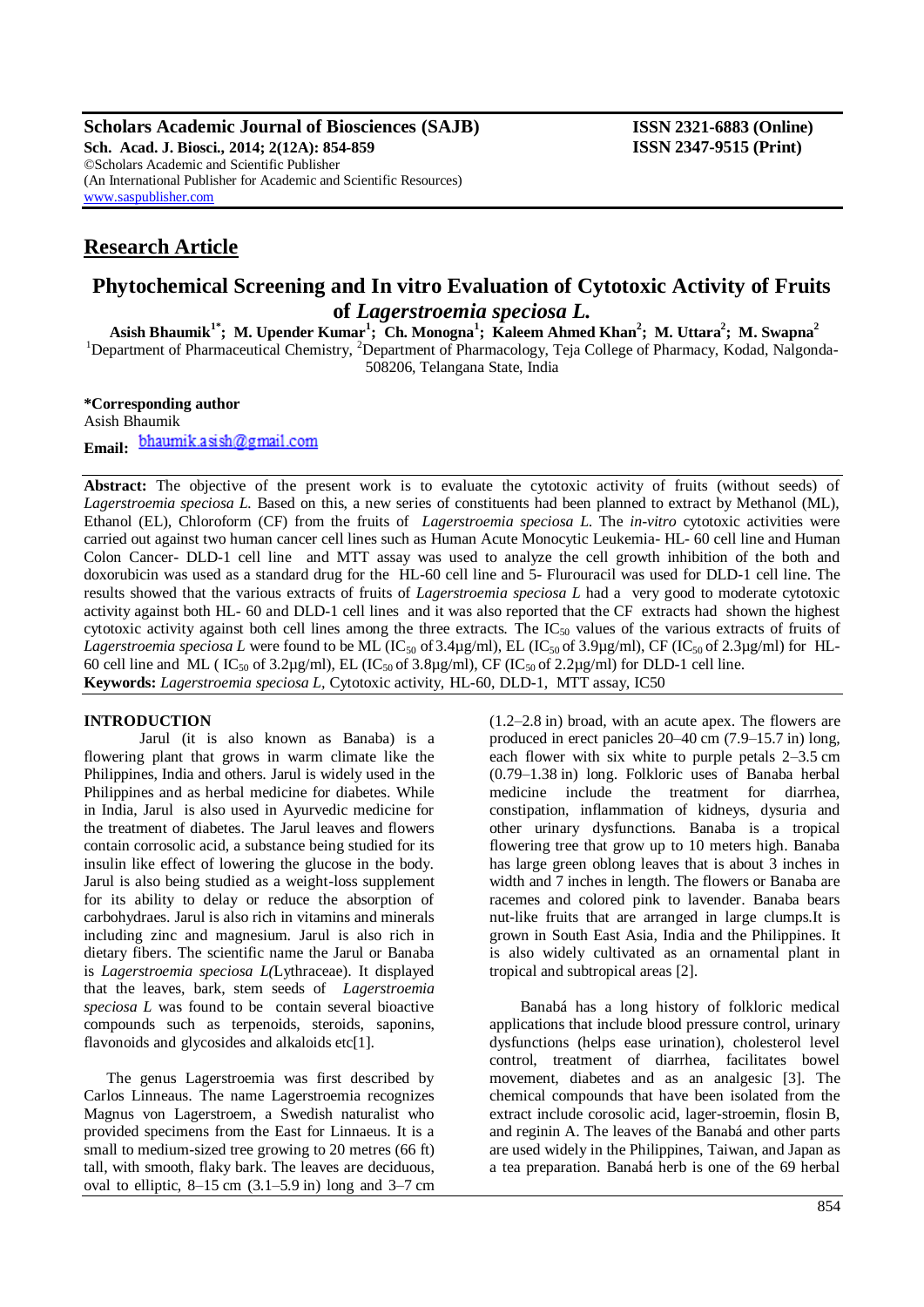plants promoted by the Philippine Department of Health (DOH) [3].

*Lagerstroemia speciosa* have been previously reported to have hypoglycemic activity by reducing fasting blood glucose of strptozocin induced Diabetic rats. Apart from hypoglycemic activity **[**4-5]. Banava leaves also possessed Antioxydant [6], Anti inflammatory [7], Antiobesity [8] and Antifibrotic [9].

The cytotoxic activity of fruits of *Lagerstroemia speciosa* was not investigated till now, so the main objective of the present research work is to screen the phytoconstituents and evaluate the *in vitro* cytotoxic activity of fruits (exo and endo carp) of *Lagerstroemia speciosa L.*

### **MATERIALS AND METHOD:**

## **Chemicals and drugs:**

The all chemicals used for the extraction and phytochemical screening were of LR and AR grade.

#### **Cell culture :**

 The Human Acute Monocytic Leukemia- HL- 60 cell line and Human Colon Cancer DLD-1 cell line were provided by National Centre for Cell Science (NCCS), Pune and were grown in Eagles Minimum Essential Medium (EMEM) which contained 10% fetal bovine serum (FBS). All cells were maintained at  $37^{\circ}$ C, 100% relative humidity, 5% CO2, 95% air and the culture medium was changed twice a week. The standard drug doxorubicin and 5-FU were purchased from Local Whole sale Pharmacy shop and other chemicals and solvents were used from Institutional store and were of AR grade.

## **Apparatus and chemicals required:**

Round bottom flask, water condenser, heating mantle, motor and pestle, methanol, ethanol, chloroform, dichloromethane, sodium chloride solution, magnesium sulfate etc.

#### **Extraction**

Weigh 50 g of fruits of *Lagerstroemia speciosa* (unripe and ripen can be mashed to prepare a paste) into a 500 ml round-bottomed flask. Add 200 ml of methanol and 240 ml of dichloromethane. Heat the mixture under reflux for 5 min on stem-bath with frequent shaking. Filter the mixture under suction and transfer the filtrate to a separatory funnel. Wash this mixture containing bioactive compounds with three portions of 250 ml each with sodium chloride solution. Dry the organic layer over anhydrous magnesium sulfate. Filter and evaporate most of the solvent in vacuum without heating. The same procedure have been followed for the preparation of EL and CF extracts.

#### **Preliminary Phytochemical screening** [10-11] :

 Preliminary phytochemical screening of various extracts **(**ML, EL and CF) of fruits of *Lagerstroemia*  *speciosa* had shown the presence of following bioactive compounds which were confirmed by their specific qualitative confirmatory chemical tests: Proteins and amino acids, Carbohydrates, Glycosides, Alkaloids, Terpenoids, Saponins, Phytosterols, Flavanoids, Gum and mucilage etc.

# *In-vitro* **evaluation of cytotoxic activity by MTT assay [12-13]**

**Cell culture**

 The Human Acute Monocytic Leukemia- HL- 60 cell line and Human Colon Cancer DLD-1 cell line were provided by National Centre for Cell Science (NCCS), Pune and was grown in Eagles Minimum Essential Medium (EMEM) which contained 10% fetal bovine serum (FBS). All cells were maintained at  $37^{\circ}$ C, 100% relative humidity, 5% CO2, 95% air and the culture medium was changed twice a week.

## **Cell treatment**

 The monolayer cells were detached and single cell suspensions were made using trypsin-ethylenediamine tetraacetic acid (EDTA). A hemocytometer was used to count the viable cells and the cell suspension was diluted with a medium containing 5% FBS in order to obtain final density of  $1x10^5$  cells/ml. 96-well plates at plating density of 10,000 cells/well were seeded with one hundred microlitres per well of cell suspension and incubated for cell attachment at  $37\degree$  C, 5% CO2, 95% air and 100% relative humidity. The cells were treated with serial concentrations of the test samples after 24 hr. Serial dilution method was used for preparing test samples of different concentrations. Cells were initially dissolved in dimethylsulfoxide (DMSO) and further diluted with serum free medium to obtain twice the desired final maximum test concentration. The required final extract concentrations of 200, 100, 50, 25, 12.5 and 6.25 µg/ml were obtained by adding aliquots of 100 µl of the different drug dilutions to the appropriate wells already containing 100 µl of medium. After addition of the extract the plates were incubated for an additional 48 hr at 37° C, 5% CO2, 95% air and 100% relative humidity. The medium without samples served as control and triplicate was maintained for all concentrations.

#### **MTT assay**

After 48h of incubation, to each well 15µl of MTT (5mg/ml) in phosphate buffered saline (PBS) was added and incubated at 37° C for 4h. The medium with MTT was flicked off and the formed formazan crystals were solubilized in 100µl of DMSO. Using micro plate reader the absorbance was measured at 570 nm. The % cell inhibition was determined using the following formula. % Cell Inhibition = [100- Abs (sample)/Abs (control)] x100.

## **RESULT AND DISCUSSION:**

The results for cell growth inhibition by the various extracts (ML, EL, CF) of fruits of *Lagerstroemia*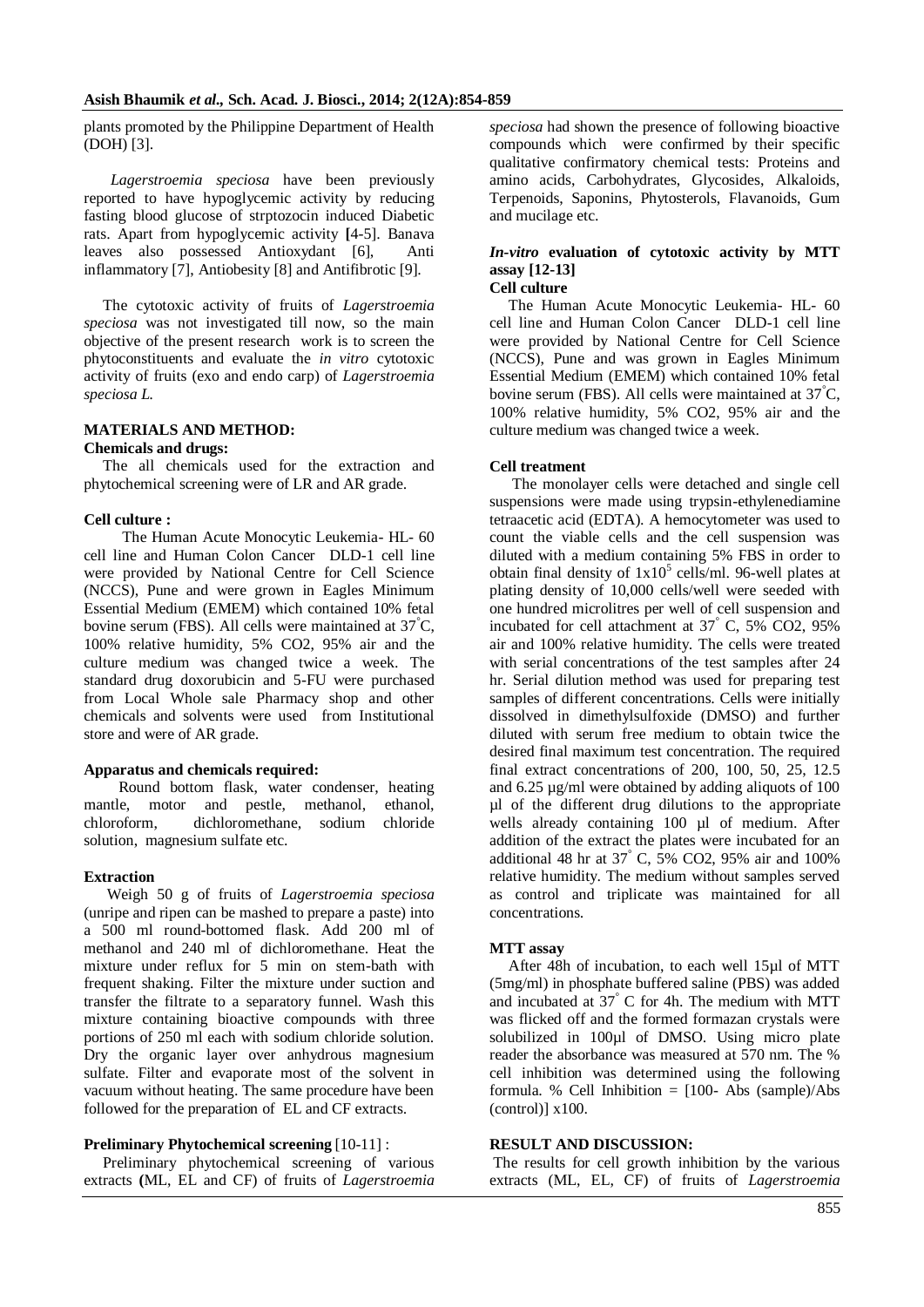# **Asish Bhaumik** *et al.,* **Sch. Acad. J. Biosci., 2014; 2(12A):854-859**

*speciosa* against both Human Acute Monocytic Leukemia- HL- 60 cell line and Human Colon Cancer - DLD-1 cell line for various concentrations were shown in table  $1, 2, 3, 4, 5, 6, 7$  and  $8$ . As the concentration increases there was an increased in the cell growth inhibition and it was found that the extract CF possessed the highest cytotoxic activity against both cell lines. The  $IC_{50}$  values of the various extracts of fruits of Lagerstroemia speciosa  $L$  were found to be ML (IC<sub>50</sub> of 3.4 $\mu$ g/ml), EL (IC<sub>50</sub> of 3.9 $\mu$ g/ml), CF (IC<sub>50</sub> of 2.3 $\mu$ g/ml) for HL- 60 cell line and ML ( $IC_{50}$  of 3.2 $\mu$ g/ml), EL  $(IC_{50}$  of 3.8µg/ml), CF  $(IC_{50}$  of 2.2µg/ml) for DLD-1 cell line were more than 100µg/ml and the regression values were difficult to analyze.

|                                            | Table 1 : For percentage (%) of cell Growth Inhibition of Methanolic Extract (ML) of Fruits of Lagerstroemia |  |
|--------------------------------------------|--------------------------------------------------------------------------------------------------------------|--|
| speciosa on HL-60 Cell lines by MTT Assay: |                                                                                                              |  |

| Serial | Concentration of the | Absorbance of | Inhibition of cell |
|--------|----------------------|---------------|--------------------|
| no.    | Extracts             | extracts      | growth $(\%)$      |
|        | $6.25 \mu g/ml$      | 1.419         | 88.1               |
| 2      | $12.5 \mu g/ml$      | 1.460         | 83.2               |
| 3      | $25 \mu g/ml$        | 1.52          | 78.2               |
|        | $50 \mu g/ml$        | 1.54          | 70.1               |
|        | $100 \mu g/ml$       | 1.568         | 67.1               |
|        | $200 \mu g/ml$       | 1.612         | 59.1               |
|        | Control              | 1.801         |                    |

Table 2 : For percentage (%) of cell Growth Inhibition of Ethanolic Extract (EL) of Fruits of *Lagerstroemia speciosa* **on HL-60 Cell lines by MTT Assay:**

| Serial | Concentration of the | Absorbance of | Inhibition of cell |
|--------|----------------------|---------------|--------------------|
| no.    | Extracts             | extracts      | growth $(\%)$      |
|        | $6.25 \mu g/ml$      | 1.422         | 82.2               |
|        | $12.5 \mu g/ml$      | 1.470         | 75.5               |
| 3      | $25 \mu g/ml$        | 1.61          | 66.9               |
|        | $50 \mu g/ml$        | 1.63          | 65.4               |
|        | $100 \mu g/ml$       | 1.612         | 59                 |
|        | $200 \mu g/ml$       | 1.720         | 39.9               |
|        | Control              | 1.801         |                    |

Table 3 : For percentage (%) of cell Growth Inhibition of Chloroform Extract (CF) of Fruits of *Lagerstroemia speciosa* **on HL-60 Cell lines by MTT Assay:**

| Serial | Concentration of the Extracts | Absorbance of | Inhibition of cell |
|--------|-------------------------------|---------------|--------------------|
| no.    |                               | extracts      | growth $(\%)$      |
|        | $6.25 \mu g/ml$               | 1.412         | 93.1               |
|        | $12.5 \text{ µg/ml}$          | 1.450         | 87.1               |
|        | $25 \mu g/ml$                 | 1.51          | 79.2               |
|        | $50 \mu g/ml$                 | 1.53          | 73.1               |
|        | $100 \mu g/ml$                | 1.551         | 69.1               |
|        | $200 \mu g/ml$                | 1.599         | 62.8               |
|        | Control                       | 1.801         |                    |
|        |                               |               |                    |

|  | Table 4: For percentage (%) of cell Growth Inhibition of Standard drug Doxorubicin on HL-60 Cell lines by |  |
|--|-----------------------------------------------------------------------------------------------------------|--|
|  | <b>MTT Assay:</b>                                                                                         |  |

|        | пти и газзау.        |               |                    |  |  |
|--------|----------------------|---------------|--------------------|--|--|
| Serial | Concentration of the | Absorbance of | Inhibition of cell |  |  |
| no.    | Doxorubicin          | Doxorubicin   | growth $(\%)$      |  |  |
|        | $6.25 \mu g/ml$      | 1.101         | 97.2               |  |  |
|        | $12.5 \mu g/ml$      | 1.21          | 90.4               |  |  |
| 3      | $25 \mu g/ml$        | 1.301         | 89.1               |  |  |
|        | $50 \mu g/ml$        | 1.309         | 85.5               |  |  |
|        | $100 \mu g/ml$       | 1.399         | 70.1               |  |  |
|        | $200 \mu g/ml$       | 1.4           | 68.9               |  |  |
|        | Control              | 1.704         |                    |  |  |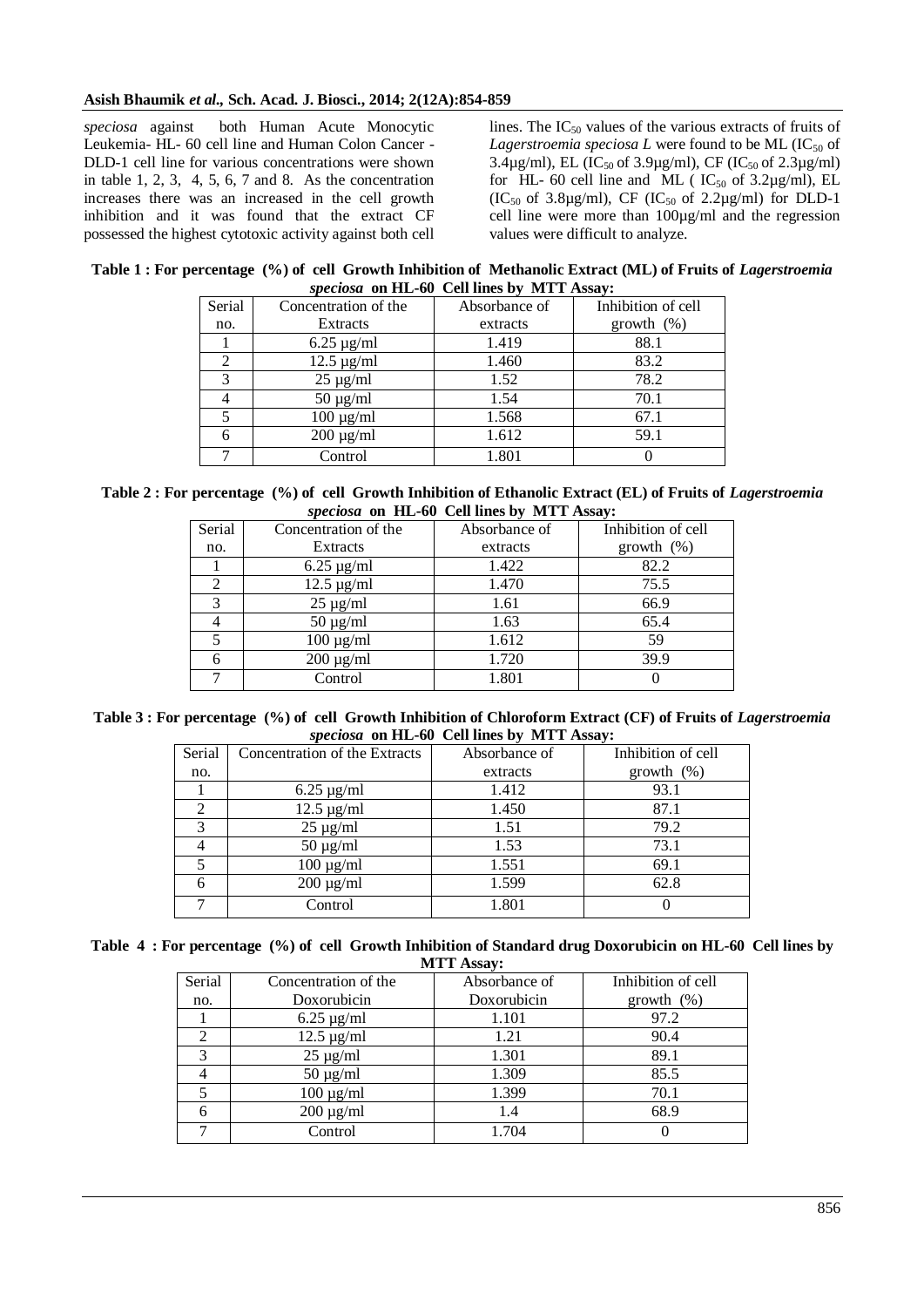







**FIG 2 : Cytotoxic activity of various extracts of Fruits of** *Lagerstroemia speciosa* **against HL-60 Cell lines for % growth inhibition.**

Table 5 : For percentage (%) of cell Growth Inhibition of Methanolic Extract (ML) of Fruits of *Lagerstroemia speciosa* **on DLD-1 Cell lines by MTT Assay:**

| Serial | Concentration of the Extracts | Absorbance of | Inhibition of cell growth $(\%)$ |
|--------|-------------------------------|---------------|----------------------------------|
| no.    |                               | extracts      |                                  |
|        | $6.25 \mu g/ml$               | 1.417         | 90.1                             |
|        | $12.5 \text{ µg/ml}$          | 1.460         | 80.9                             |
|        | $25 \mu g/ml$                 | 1.49          | 70.9                             |
|        | $50 \mu g/ml$                 | 1.58          | 62.9                             |
|        | $100 \mu g/ml$                | 1.61          | 57.9                             |
|        | $200 \mu g/ml$                | 1.71          | 45.5                             |
|        | Control                       | 1.709         |                                  |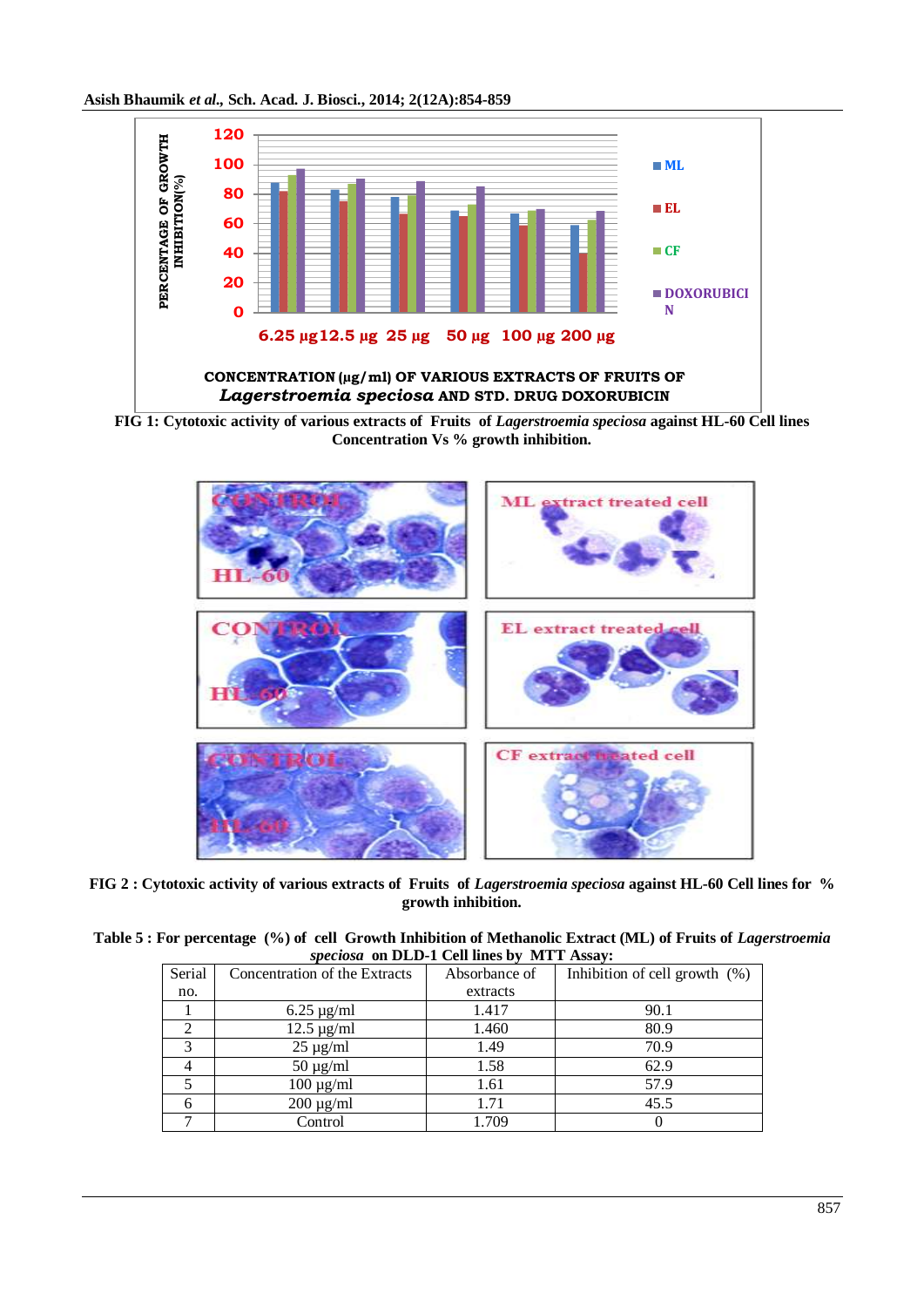## **Asish Bhaumik** *et al.,* **Sch. Acad. J. Biosci., 2014; 2(12A):854-859**

|                | $\frac{1}{2}$ $\frac{1}{2}$ $\frac{1}{2}$ $\frac{1}{2}$ $\frac{1}{2}$ $\frac{1}{2}$ $\frac{1}{2}$ $\frac{1}{2}$ $\frac{1}{2}$ $\frac{1}{2}$ $\frac{1}{2}$ $\frac{1}{2}$ $\frac{1}{2}$ $\frac{1}{2}$ $\frac{1}{2}$ $\frac{1}{2}$ $\frac{1}{2}$ $\frac{1}{2}$ $\frac{1}{2}$ $\frac{1}{2}$ $\frac{1}{2}$ $\frac{1}{2}$ |               |                           |  |  |
|----------------|---------------------------------------------------------------------------------------------------------------------------------------------------------------------------------------------------------------------------------------------------------------------------------------------------------------------|---------------|---------------------------|--|--|
| Serial         | Concentration of the Extracts                                                                                                                                                                                                                                                                                       | Absorbance of | Inhibition of cell growth |  |  |
| no.            |                                                                                                                                                                                                                                                                                                                     | extracts      | $(\%)$                    |  |  |
|                | $6.25 \mu g/ml$                                                                                                                                                                                                                                                                                                     | 1.422         | 87.8                      |  |  |
| $\mathfrak{D}$ | $12.5 \mu g/ml$                                                                                                                                                                                                                                                                                                     | 1.468         | 79.9                      |  |  |
| 3              | $25 \mu g/ml$                                                                                                                                                                                                                                                                                                       | 1.56          | 68.8                      |  |  |
|                | $50 \mu g/ml$                                                                                                                                                                                                                                                                                                       | 1.60          | 59.7                      |  |  |
|                | $100 \mu g/ml$                                                                                                                                                                                                                                                                                                      | 1.69          | 55.5                      |  |  |
|                | $200 \mu g/ml$                                                                                                                                                                                                                                                                                                      | 1.79          | 41.1                      |  |  |
|                | Control                                                                                                                                                                                                                                                                                                             | 1.709         |                           |  |  |

| Table 6 : For percentage (%) of cell Growth Inhibition of Ethanolic Extract (EL) of Fruits of Lagerstroemia |  |  |
|-------------------------------------------------------------------------------------------------------------|--|--|
| <i>speciosa</i> on DLD-1 Cell lines by MTT Assay:                                                           |  |  |

|  |                                                          | Table 7 : For percentage (%) of cell Growth Inhibition of Chloroform Extract (CF) of Fruits of |  |
|--|----------------------------------------------------------|------------------------------------------------------------------------------------------------|--|
|  | Lagerstroemia speciosa on DLD-1 Cell lines by MTT Assay: |                                                                                                |  |

| Serial        | Concentration of the Extracts | Absorbance of | -------<br>Inhibition of cell growth |
|---------------|-------------------------------|---------------|--------------------------------------|
| no.           |                               | extracts      | $(\%)$                               |
|               | $6.25 \mu g/ml$               | 1.416         | 94.1                                 |
| 2             | $12.5 \text{ µg/ml}$          | 1.409         | 89.9                                 |
| $\mathcal{R}$ | $25 \mu g/ml$                 | 1.54          | 75.1                                 |
|               | $50 \mu g/ml$                 | 1.59          | 66.1                                 |
|               | $100 \mu g/ml$                | 1.61          | 57.1                                 |
|               | $200 \mu g/ml$                | 1.610         | 49.9                                 |
|               | Control                       | 1.709         |                                      |

 **Table 8 : For percentage (%) of cell Growth Inhibition of Standard drug 5-FU on DLD-1 Cell lines by MTT Assay:**

| Serial | Concentration of the 5-FU | Absorbance of 5-FU | Inhibition of cell growth |
|--------|---------------------------|--------------------|---------------------------|
| no.    |                           |                    | (% )                      |
|        | $6.25 \text{ µg/ml}$      | 1.201              | 96.9                      |
|        | $12.5 \text{ µg/ml}$      | 1.302              | 90.4                      |
|        | $25 \mu g/ml$             | 1.399              | 89.8                      |
|        | $50 \mu g/ml$             | 1.4                | 84.4                      |
|        | $100 \mu g/ml$            | 1.41               | 76.6                      |
| 6      | $200 \mu g/ml$            | 1.420              | 68.5                      |
|        | Control                   | 1.601              |                           |



**FIG 3 : Cytotoxic activity of different extracts of Fruits of** *Lagerstroemia speciosa* **against DLD-1 Cell lines Concentration Vs % growth inhibition.**